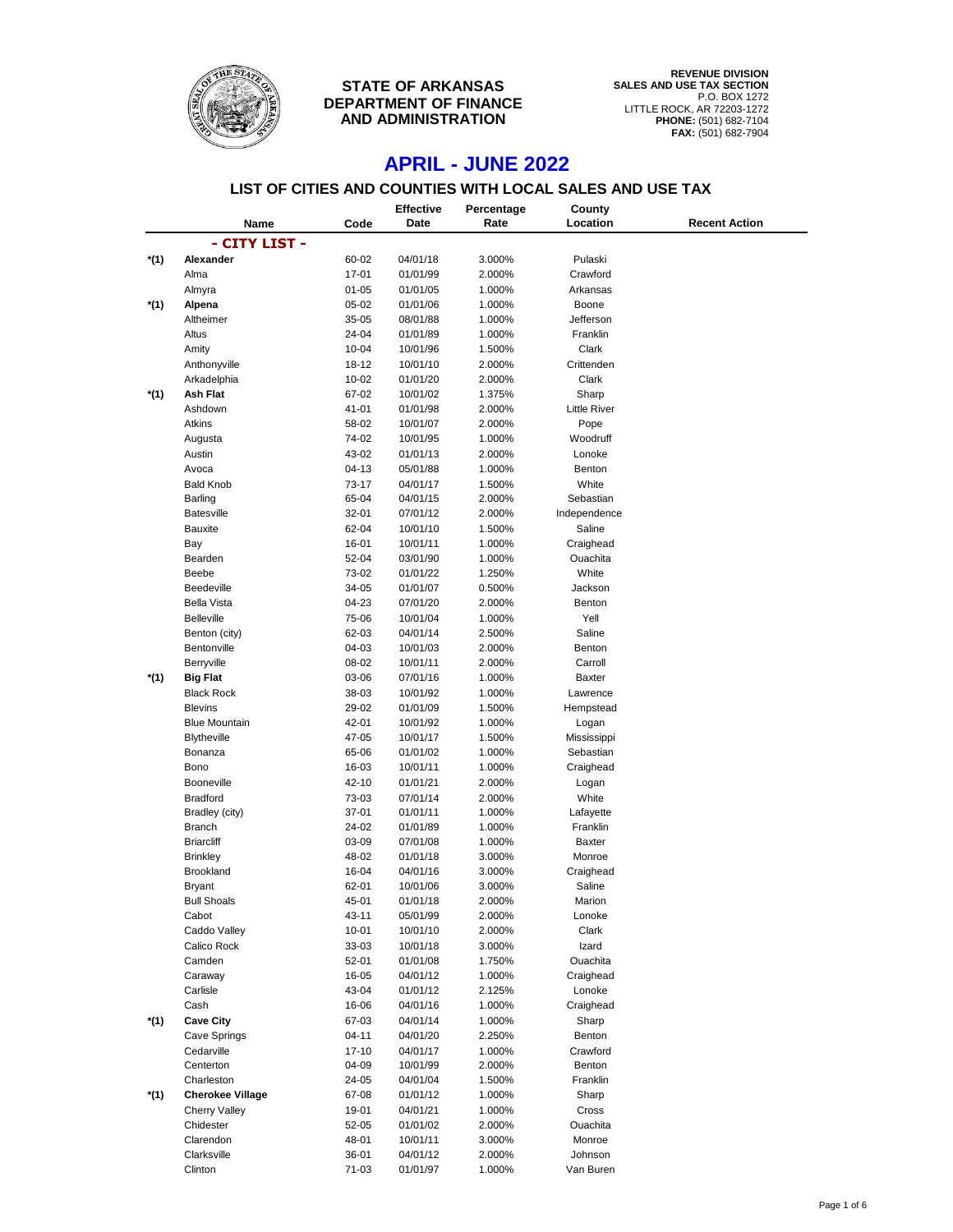|      |                      |           | <b>Effective</b> | Percentage | County              |                      |
|------|----------------------|-----------|------------------|------------|---------------------|----------------------|
|      | Name                 | Code      | Date             | Rate       | Location            | <b>Recent Action</b> |
|      | Coal Hill            | 36-02     | 04/01/13         | 1.000%     | Johnson             |                      |
|      |                      |           |                  |            |                     |                      |
|      | Concord              | $12 - 01$ | 01/01/22         | 1.000%     | Cleburne            |                      |
|      | Conway (city)        | 23-01     | 04/01/18         | 2.125%     | Faulkner            |                      |
|      | Corning              | $11 - 01$ | 10/01/08         | 1.750%     | Clay                |                      |
|      | Cotter               | 03-02     | 01/01/22         | 2.000%     | <b>Baxter</b>       |                      |
|      | <b>Cotton Plant</b>  | 74-01     | 11/01/84         | 1.000%     | Woodruff            |                      |
|      | Cove                 | 57-02     |                  |            | Polk                |                      |
|      |                      |           | 04/01/09         | 2.000%     |                     |                      |
|      | Crawfordsville       | 18-04     | 10/01/14         | 2.000%     | Crittenden          |                      |
|      | Crossett             | $02 - 01$ | 10/01/20         | 1.750%     | Ashley              |                      |
| *(1) | <b>Damascus</b>      | 23-05     | 10/01/12         | 1.000%     | Faulkner            |                      |
|      | Danville             | 75-04     |                  |            | Yell                |                      |
|      |                      |           | 01/01/17         | 1.500%     |                     |                      |
|      | Dardanelle           | 75-02     | 09/01/99         | 2.000%     | Yell                |                      |
|      | De Queen             | 66-01     | 07/01/05         | 1.000%     | Sevier              |                      |
|      | Decatur              | 04-05     | 03/01/83         | 1.000%     | Benton              |                      |
|      | Delight              | 55-03     | 04/01/11         | 1.000%     | Pike                |                      |
|      | Dermott              | 09-03     | 04/01/15         | 2.000%     | Chicot              |                      |
|      |                      |           |                  |            |                     |                      |
|      | Des Arc              | 59-03     | 04/01/18         | 3.000%     | Prairie             |                      |
|      | DeValls Bluff        | 59-04     | 04/01/13         | 3.000%     | Prairie             |                      |
|      | <b>DeWitt</b>        | $01 - 02$ | 04/01/18         | 3.500%     | Arkansas            |                      |
|      | Diamond City         | $05 - 15$ | 10/01/97         | 1.000%     | Boone               |                      |
|      |                      |           |                  |            |                     |                      |
|      | Diaz                 | 34-07     | 04/01/09         | 1.000%     | Jackson             |                      |
|      | <b>Dierks</b>        | 31-02     | 09/01/88         | 1.000%     | Howard              |                      |
|      | Dover                | 58-03     | 07/01/20         | 2.000%     | Pope                |                      |
|      | Dumas                | 21-03     | 07/01/20         | 3.000%     | Desha               |                      |
|      | Dyer                 | 17-07     | 04/01/95         | 1.000%     | Crawford            |                      |
|      |                      |           |                  |            |                     |                      |
|      | Earle                | 18-03     | 01/01/01         | 2.000%     | Crittenden          |                      |
|      | East Camden          | 52-03     | 12/01/87         | 1.000%     | Ouachita            |                      |
|      | El Dorado            | 70-02     | 10/01/15         | 1.250%     | Union               |                      |
|      | Elkins               | 72-02     | 10/01/14         | 2.750%     | Washington          |                      |
|      |                      | 72-03     |                  |            |                     |                      |
| *(1) | <b>Elm Springs</b>   |           | 04/01/04         | 1.000%     | Washington          |                      |
|      | England              | 43-06     | 10/01/06         | 3.000%     | Lonoke              |                      |
|      | Etowah               | 47-17     | 01/01/00         | 1.000%     | Mississippi         |                      |
|      | Eudora               | 09-02     | 10/01/96         | 2.000%     | Chicot              |                      |
|      | Eureka Springs       | 08-01     | 10/01/17         | 2.375%     | Carroll             |                      |
|      |                      | 67-04     |                  |            |                     |                      |
|      | <b>Evening Shade</b> |           | 04/01/15         | 1.000%     | Sharp               |                      |
| *(1) | <b>Fairfield Bay</b> | 71-04     | 04/01/01         | 1.500%     | Van Buren           |                      |
|      | Farmington           | 72-16     | 01/01/15         | 2.000%     | Washington          |                      |
|      | Fayetteville         | $72 - 14$ | 01/01/07         | 2.000%     | Washington          |                      |
|      | Flippin              | 45-02     | 08/01/93         | 1.000%     | Marion              |                      |
|      |                      | 20-02     |                  |            | Dallas              |                      |
|      | Fordyce              |           | 11/01/04         | 1.500%     |                     |                      |
|      | Foreman              | 41-07     | 07/01/95         | 1.000%     | <b>Little River</b> |                      |
|      | <b>Forrest City</b>  | 68-02     | 10/01/21         | 1.875%     | St. Francis         |                      |
|      | Fort Smith           | 65-01     | 05/01/01         | 2.000%     | Sebastian           |                      |
|      | Fouke                | 46-02     | 05/01/82         | 1.000%     | Miller              |                      |
|      |                      |           |                  |            |                     |                      |
|      | Fountain Hill        | 02-02     | 01/01/95         | 1.000%     | Ashley              |                      |
|      | Franklin (city)      | 33-05     | 01/01/89         | 1.000%     | Izard               |                      |
|      | Garfield             | $04 - 14$ | 07/01/20         | 1.500%     | Benton              |                      |
|      | Garland (city)       | 46-01     | 09/01/81         | 1.000%     | Miller              |                      |
|      |                      |           |                  |            |                     |                      |
|      | Gassville            | 03-03     | 01/01/15         | 1.000%     | <b>Baxter</b>       |                      |
|      | Gentry               | 04-06     | 04/01/19         | 2.000%     | Benton              |                      |
|      | Gilbert              | 64-01     | 12/01/93         | 1.000%     | Searcy              |                      |
|      | Gillett              | $01 - 04$ | 04/01/10         | 3.000%     | Arkansas            |                      |
|      | Gillham              | 66-03     | 04/01/21         | 3.000%     | Sevier              |                      |
|      |                      |           |                  |            |                     |                      |
|      | Gilmore              | 18-06     | 01/01/98         | 1.000%     | Crittenden          |                      |
|      | Glenwood             | 55-04     | 01/01/98         | 1.500%     | Pike                |                      |
|      | Goshen               | 72-05     | 07/01/20         | 2.000%     | Washington          |                      |
|      | Gosnell              | 47-09     | 07/01/03         | 1.500%     | Mississippi         |                      |
|      | Gould                | 40-02     | 04/01/16         | 3.000%     | Lincoln             |                      |
|      |                      |           |                  |            |                     |                      |
|      | Grady                | 40-03     | 07/01/98         | 1.000%     | Lincoln             |                      |
|      | Gravette             | 04-07     | 10/01/09         | 2.000%     | Benton              |                      |
|      | <b>Green Forest</b>  | 08-03     | 10/01/13         | 2.250%     | Carroll             |                      |
|      | Greenbrier           | 23-03     | 07/01/18         | 2.500%     | Faulkner            |                      |
|      |                      |           |                  |            |                     |                      |
|      | Greenland            | 72-06     | 10/01/17         | 3.000%     | Washington          |                      |
|      | Greenwood            | 65-05     | 04/01/14         | 2.000%     | Sebastian           |                      |
|      | <b>Greers Ferry</b>  | 12-02     | 10/01/14         | 1.000%     | Cleburne            |                      |
|      | Guion                | 33-07     | 04/01/92         | 1.000%     | Izard               |                      |
|      |                      |           |                  |            |                     |                      |
|      | <b>Gum Springs</b>   | $10 - 05$ | 04/01/13         | 1.000%     | Clark               |                      |
|      | Gurdon               | 10-03     | 01/01/12         | 1.500%     | Clark               |                      |
|      | Guy                  | 23-07     | 04/01/14         | 1.500%     | Faulkner            |                      |
|      | Hackett              | 65-09     | 01/01/03         | 1.000%     | Sebastian           |                      |
|      |                      |           |                  |            |                     |                      |
|      | Hamburg              | 02-03     | 01/01/19         | 3.000%     | Ashley              |                      |
|      | Hampton              | 07-01     | 07/01/19         | 0.500%     | Calhoun             |                      |
| *(1) | Hardy                | 67-01     | 09/01/81         | 1.000%     | Sharp               |                      |
|      | Harrisburg           | 56-03     | 01/01/16         | 2.000%     | Poinsett            |                      |
|      |                      |           |                  |            |                     |                      |
|      | Harrison             | 05-12     | 10/01/21         | 1.750%     | Boone               |                      |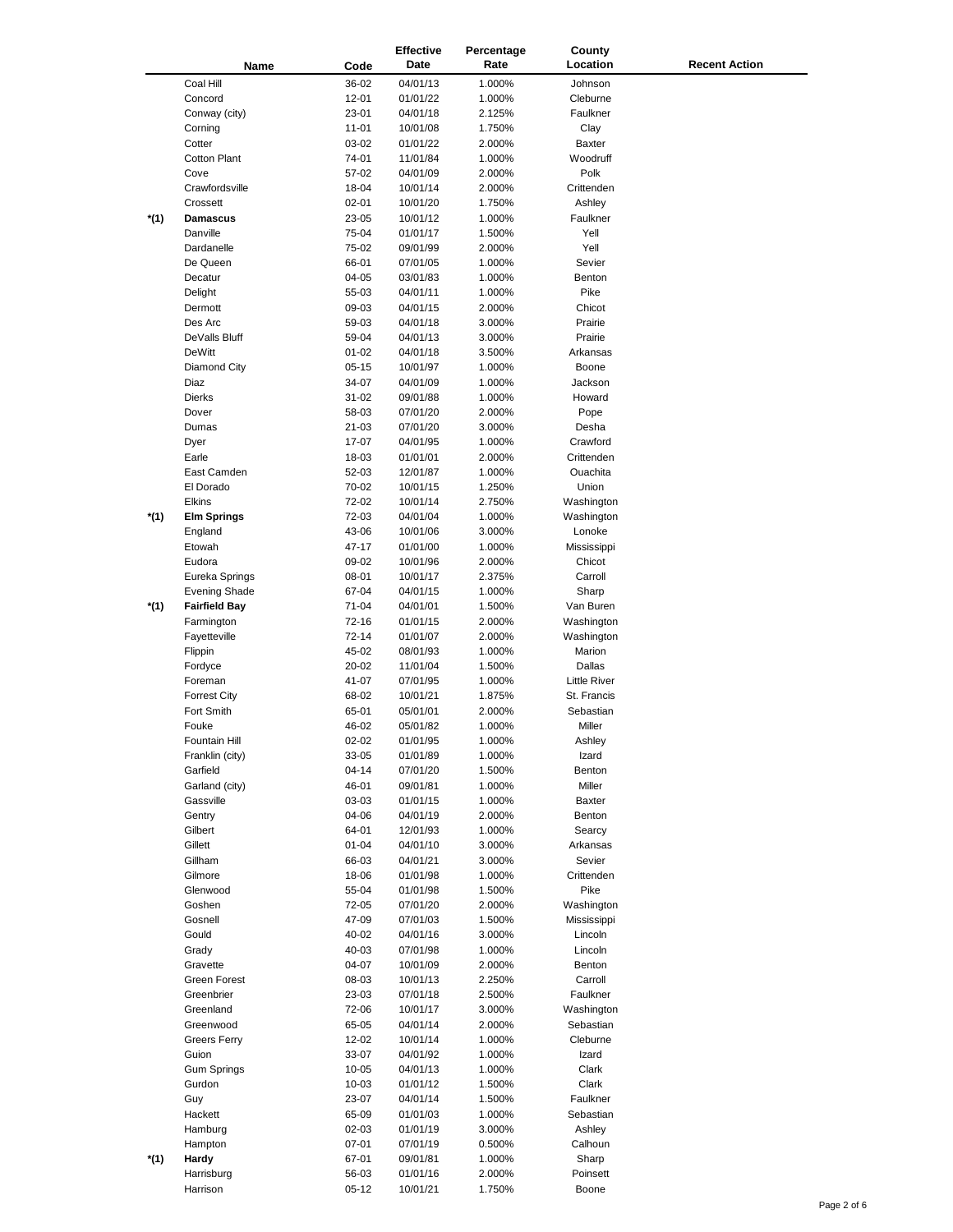|      |                       |           | <b>Effective</b> | Percentage | County        |                      |
|------|-----------------------|-----------|------------------|------------|---------------|----------------------|
|      | Name                  | Code      | Date             | Rate       | Location      | <b>Recent Action</b> |
|      | Hartford              | 65-10     | 10/01/16         | 2.000%     | Sebastian     |                      |
|      | Haskell               | 62-05     | 04/01/17         | 2.000%     | Saline        |                      |
|      |                       |           |                  |            |               |                      |
|      | Hatfield              | 57-04     | 07/01/93         | 1.000%     | Polk          |                      |
|      | Havana                | 75-07     | 10/01/04         | 1.000%     | Yell          |                      |
|      | Hazen                 | 59-01     | 10/01/10         | 3.000%     | Prairie       |                      |
|      | <b>Heber Springs</b>  | $12 - 03$ | 07/01/06         | 1.000%     | Cleburne      |                      |
|      | Hector                | 58-04     | 04/01/19         | 1.500%     | Pope          |                      |
|      | Helena-West Helena    | 54-07     | 07/01/07         | 2.000%     | Phillips      |                      |
|      | Hermitage             | 06-02     | 04/01/21         | 2.000%     | Bradley       |                      |
|      |                       |           |                  |            |               |                      |
|      | Higginson             | 73-09     | 04/01/15         | 1.000%     | White         |                      |
|      | Highfill              | $04 - 16$ | 10/01/02         | 2.000%     | Benton        |                      |
|      | Highland              | 67-09     | 10/01/02         | 1.500%     | Sharp         |                      |
|      | <b>Holly Grove</b>    | 48-03     | 10/01/10         | 3.000%     | Monroe        |                      |
|      | Hope                  | 29-01     | 02/01/88         | 1.000%     | Hempstead     |                      |
|      | Horatio               | 66-04     | 07/01/14         | 1.000%     | Sevier        |                      |
| *(1) | <b>Horseshoe Bend</b> | 33-01     | 01/01/99         | 2.000%     | Izard         |                      |
|      | Hot Springs (city)    | 26-01     | 06/01/07         | 1.500%     | Garland       |                      |
|      |                       |           |                  |            |               |                      |
|      | Hoxie                 | 38-05     | 01/01/92         | 1.000%     | Lawrence      |                      |
|      | Hughes                | 68-01     | 01/01/82         | 1.000%     | St. Francis   |                      |
| *(1) | Humphrey              | $01 - 03$ | 12/01/87         | 1.000%     | Arkansas      |                      |
|      | Huntington            | 65-02     | 01/01/98         | 1.500%     | Sebastian     |                      |
|      | Huntsville            | 44-01     | 01/01/14         | 2.000%     | Madison       |                      |
|      | Imboden               | 38-06     | 04/01/10         | 1.000%     | Lawrence      |                      |
|      | Jacksonville          | 60-04     | 01/01/04         | 2.000%     | Pulaski       |                      |
|      | Jasper                | $51 - 01$ | 01/01/04         | 2.000%     | Newton        |                      |
|      | Jennette              | 18-08     |                  |            | Crittenden    |                      |
| *(1) |                       |           | 07/01/99         | 1.000%     |               |                      |
|      | Johnson (city)        | 72-07     | 01/01/22         | 3.000%     | Washington    |                      |
|      | Joiner                | 47-10     | 01/01/08         | 1.250%     | Mississippi   |                      |
|      | Jonesboro             | 16-11     | 01/01/15         | 1.000%     | Craighead     |                      |
|      | Judsonia              | 73-10     | 04/01/17         | 1.000%     | White         |                      |
|      | Junction City         | 70-05     | 04/01/13         | 1.000%     | Union         |                      |
|      | Keiser                | 47-02     | 04/01/14         | 2.000%     | Mississippi   |                      |
|      | Keo                   | 43-08     | 01/01/99         | 1.000%     | Lonoke        |                      |
|      | Kibler                | 17-05     | 05/01/92         | 1.000%     | Crawford      |                      |
|      |                       | 13-02     |                  |            | Cleveland     |                      |
|      | Kingsland             |           | 07/01/99         | 1.000%     |               |                      |
|      | Lake City             | 16-09     | 04/01/11         | 1.000%     | Craighead     |                      |
|      | Lake Village          | 09-01     | 01/01/98         | 2.000%     | Chicot        |                      |
|      | Lakeview              | 03-05     | 08/01/84         | 1.000%     | <b>Baxter</b> |                      |
|      | Lamar                 | 36-05     | 07/01/17         | 2.000%     | Johnson       |                      |
|      | Leachville            | 47-11     | 10/01/20         | 1.000%     | Mississippi   |                      |
|      | Lead Hill             | 05-07     | 04/01/15         | 1.000%     | Boone         |                      |
|      | Lepanto               | 56-01     | 04/01/14         | 2.250%     | Poinsett      |                      |
|      | Leslie                | 64-02     | 01/01/01         | 1.000%     | Searcy        |                      |
|      | Lewisville            | 37-04     | 10/01/02         | 1.000%     | Lafayette     |                      |
|      |                       |           |                  |            |               |                      |
|      | Lincoln               | 72-15     | 04/01/21         | 3.000%     | Washington    |                      |
|      | <b>Little Flock</b>   | $04 - 17$ | 01/01/05         | 1.000%     | Benton        |                      |
|      | Little Rock           | 60-05     | 01/01/22         | 1.125%     | Pulaski       |                      |
|      | Lockesburg            | 66-05     | 04/01/15         | 0.750%     | Sevier        |                      |
|      | Lonoke (city)         | 43-09     | 04/01/18         | 3.000%     | Lonoke        |                      |
|      | Lowell                | 04-08     | 01/01/04         | 2.000%     | Benton        |                      |
|      | Luxora                | 47-12     | 07/01/98         | 1.000%     | Mississippi   |                      |
|      | Madison (city)        | 68-05     | 12/01/89         | 1.000%     | St. Francis   |                      |
|      | Magazine              | 42-04     |                  | 2.000%     |               |                      |
|      |                       |           | 01/01/09         |            | Logan         |                      |
|      | Magnolia              | 14-03     | 01/01/13         | 2.375%     | Columbia      |                      |
|      | Malvern               | 30-01     | 01/01/18         | 2.000%     | Hot Spring    |                      |
|      | Mammoth Spring        | 25-01     | 06/01/82         | 1.000%     | Fulton        |                      |
|      | Manila                | 47-13     | 07/01/15         | 1.250%     | Mississippi   |                      |
| *(1) | <b>Mansfield</b>      | 65-03     | 01/01/07         | 2.500%     | Sebastian     |                      |
|      | Marianna              | 39-01     | 07/01/07         | 2.000%     | Lee           |                      |
|      | Marion (city)         | 18-01     | 09/01/91         | 2.000%     | Crittenden    |                      |
|      |                       |           |                  |            | Poinsett      |                      |
|      | Marked Tree           | 56-04     | 10/01/07         | 2.000%     |               |                      |
|      | Marmaduke             | 28-03     | 01/01/12         | 1.250%     | Greene        |                      |
|      | Marshall              | 64-03     | 10/01/99         | 0.500%     | Searcy        |                      |
|      | Marvell               | 54-05     | 10/01/08         | 2.000%     | Phillips      |                      |
|      | Maumelle              | 60-06     | 07/01/18         | 2.000%     | Pulaski       |                      |
|      | Mayflower             | 23-02     | 01/01/20         | 2.500%     | Faulkner      |                      |
|      | Maynard               | 61-02     | 04/01/12         | 1.500%     | Randolph      |                      |
|      | McCaskill             | 29-05     | 10/01/18         | 1.500%     | Hempstead     |                      |
|      | McCrory               | 74-04     | 10/01/03         | 1.000%     | Woodruff      |                      |
|      |                       |           |                  |            |               |                      |
|      | McGehee               | $21 - 01$ | 07/01/07         | 3.000%     | Desha         |                      |
|      | McRae                 | 73-12     | 04/01/13         | 1.000%     | White         |                      |
|      | Melbourne             | 33-02     | 10/01/12         | 2.000%     | Izard         |                      |
|      | Mena                  | 57-01     | 05/01/97         | 1.000%     | Polk          |                      |
|      | Menifee               | 15-02     | 01/01/09         | 3.000%     | Conway        |                      |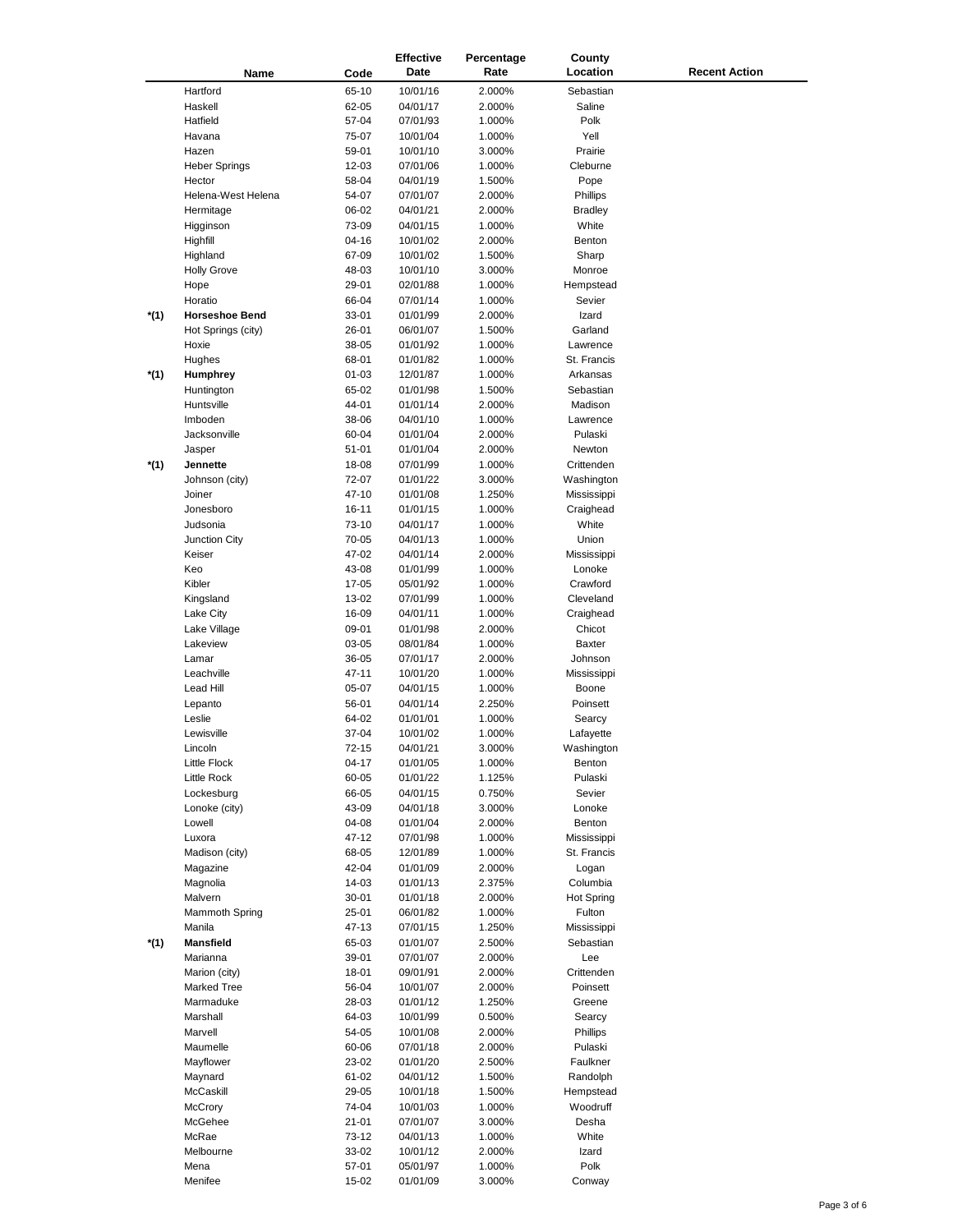|      |                        |           | <b>Effective</b> | Percentage | County            |                        |
|------|------------------------|-----------|------------------|------------|-------------------|------------------------|
|      | Name                   | Code      | Date             | Rate       | Location          | <b>Recent Action</b>   |
|      | <b>Mineral Springs</b> | 31-03     | 08/01/90         | 1.000%     | Howard            |                        |
|      | Monette                | $16 - 10$ | 10/01/13         | 1.000%     | Craighead         |                        |
|      |                        |           |                  |            |                   |                        |
|      | Monticello             | 22-01     | 08/01/87         | 1.000%     | Drew              |                        |
|      | Moorefield             | 32-05     | 07/01/15         | 2.000%     | Independence      |                        |
|      | Moro                   | 39-05     | 08/01/91         | 1.000%     | Lee               |                        |
|      | Morrilton              | 15-01     | 04/01/87         | 1.000%     | Conway            |                        |
|      | <b>Morrison Bluff</b>  | 42-05     | 04/01/21         | 1.000%     | Logan             |                        |
|      | Mount Ida              | 49-05     | 12/01/94         | 1.000%     | Montgomery        |                        |
|      | Mountain Home          | 03-01     | 07/01/21         | 2.125%     | <b>Baxter</b>     |                        |
|      | Mountain View          | 69-01     | 09/01/05         | 2.000%     | Stone             |                        |
|      |                        |           |                  |            |                   |                        |
|      | Mountainburg           | 17-04     | 01/01/00         | 2.500%     | Crawford          |                        |
|      | Mulberry               | 17-03     | 01/01/98         | 2.000%     | Crawford          |                        |
|      | Murfreesboro           | 55-05     | 10/01/99         | 1.500%     | Pike              |                        |
|      | Nashville              | $31 - 01$ | 01/01/86         | 1.000%     | Howard            |                        |
|      | Newport                | 34-01     | 04/01/12         | 1.500%     | Jackson           |                        |
|      | Norfork                | 03-04     | 07/01/03         | 1.000%     | <b>Baxter</b>     |                        |
|      | Norman                 | 49-03     | 07/01/08         | 1.000%     | Montgomery        |                        |
|      | North Little Rock      | 60-01     | 01/01/18         | 2.000%     | Pulaski           |                        |
|      | Oak Grove              | 08-13     | 02/01/95         | 1.000%     | Carroll           |                        |
|      | Oak Grove Heights      | 28-04     | 07/01/16         | 1.000%     | Greene            |                        |
|      |                        |           |                  |            |                   |                        |
|      | Ola                    | 75-03     | 04/01/13         | 2.000%     | Yell              |                        |
|      | Oppelo                 | 15-03     | 01/01/93         | 1.000%     | Conway            |                        |
|      | Osceola                | 47-01     | 10/01/13         | 1.000%     | Mississippi       |                        |
|      | Oxford                 | 33-06     | 04/01/91         | 1.000%     | Izard             |                        |
|      | Ozark                  | 24-07     | 07/01/16         | 2.000%     | Franklin          |                        |
|      | Palestine              | 68-04     | 10/01/12         | 2.000%     | St. Francis       |                        |
|      | Pangburn               | 73-13     | 07/01/13         | 1.000%     | White             |                        |
|      | Paragould              | 28-05     | 01/01/12         | 0.750%     | Greene            |                        |
|      |                        |           |                  |            |                   |                        |
|      | Paris                  | 42-06     | 01/01/14         | 1.500%     | Logan             |                        |
|      | Parkdale               | 02-05     | 04/01/21         | 1.000%     | Ashley            |                        |
|      | Parkin                 | 19-03     | 04/01/21         | 1.000%     | Cross             |                        |
|      | Patmos                 | 29-08     | 10/01/93         | 1.000%     | Hempstead         |                        |
|      | Patterson              | 74-05     | 07/01/06         | 1.000%     | Woodruff          |                        |
|      | Pea Ridge              | 04-10     | 01/01/22         | 2.000%     | Benton            |                        |
|      | Perla                  | 30-02     | 01/01/84         | 1.000%     | <b>Hot Spring</b> |                        |
|      | Perryville             | 53-07     | 01/01/03         | 1.000%     | Perry             |                        |
|      | Piggott                | 11-03     | 01/01/19         | 2.000%     | Clay              |                        |
|      | Pine Bluff             | 35-01     | 10/01/17         | 2.250%     | Jefferson         |                        |
|      | Pineville              | 33-04     | 01/01/89         | 1.000%     | Izard             |                        |
|      |                        |           |                  |            |                   |                        |
|      | Plainview              | 75-01     | 10/01/17         | 1.500%     | Yell              |                        |
|      | <b>Pleasant Plains</b> | 32-08     | 04/01/17         | 2.000%     | Independence      |                        |
|      | Plumerville            | 15-04     | 10/01/17         | 2.000%     | Conway            |                        |
|      | Pocahontas             | 61-04     | 10/01/13         | 2.000%     | Randolph          |                        |
|      | Portia                 | 38-09     | 10/01/99         | 1.000%     | Lawrence          |                        |
|      | Portland               | 02-06     | 01/01/14         | 1.000%     | Ashley            |                        |
|      | Pottsville             | 58-06     | 04/01/09         | 1.500%     | Pope              |                        |
|      | <b>Prairie Grove</b>   | 72-09     | 04/01/19         | 2.750%     | Washington        |                        |
|      | Prescott               | 50-01     | 07/01/09         | 1.000%     | Nevada            |                        |
|      |                        | 45-03     | 07/01/09         | 0.500%     | Marion            |                        |
|      | Pyatt                  |           |                  |            |                   |                        |
| *(1) | Quitman                | 12-05     | 10/01/07         | 1.500%     | Cleburne          |                        |
|      | Ravenden               | 38-11     | 01/01/03         | 1.000%     | Lawrence          |                        |
|      | Rector                 | $11 - 02$ | 07/01/04         | 2.000%     | Clay              |                        |
|      | Redfield               | 35-04     | 04/01/19         | 2.000%     | Jefferson         |                        |
|      | Rison                  | $13 - 01$ | 02/01/88         | 1.000%     | Cleveland         |                        |
|      | <b>Rockport</b>        | 30-03     | 04/01/22         | 3.000%     | <b>Hot Spring</b> | <b>INCREASED BY 1%</b> |
|      | Roe                    | 48-04     | 03/01/93         | 1.000%     | Monroe            |                        |
|      | Rogers                 | 04-02     | 04/01/12         | 2.000%     | Benton            |                        |
|      | Rose Bud               | 73-01     | 04/01/09         | 2.000%     | White             |                        |
|      | <b>Rosston</b>         | 50-06     | 04/01/22         | 1.000%     | Nevada            | <b>ENACTED</b>         |
|      |                        | 17-09     | 07/01/16         | 0.500%     | Crawford          |                        |
|      | Rudy                   |           |                  |            |                   |                        |
|      | Russellville           | 58-01     | 01/01/98         | 1.500%     | Pope              |                        |
|      | Salem                  | 25-02     | 09/01/83         | 1.000%     | Fulton            |                        |
|      | Salesville             | 03-07     | 07/01/12         | 1.000%     | <b>Baxter</b>     |                        |
|      | Scranton               | 42-08     | 04/01/19         | 1.000%     | Logan             |                        |
|      | Searcy (city)          | 73-15     | 07/01/14         | 1.500%     | White             |                        |
|      | Shannon Hills          | 62-02     | 11/01/83         | 1.000%     | Saline            |                        |
|      | Sheridan               | 27-01     | 01/01/98         | 2.000%     | Grant             |                        |
|      | Sherrill               | 35-07     | 04/01/03         | 1.000%     | Jefferson         |                        |
|      |                        |           |                  |            | Pulaski           |                        |
|      | Sherwood               | 60-07     | 10/01/18         | 2.000%     |                   |                        |
|      | Shirley                | 71-01     | 09/01/87         | 1.000%     | Van Buren         |                        |
|      | Siloam Springs         | 04-01     | 10/01/18         | 2.000%     | Benton            |                        |
|      | Sparkman               | 20-01     | 01/01/85         | 1.000%     | Dallas            |                        |
| *(1) | Springdale             | 72-10     | 10/01/03         | 2.000%     | Washington        |                        |
|      | Springtown             | 04-21     | 07/01/05         | 1.000%     | Benton            |                        |
|      | St. Charles            | 01-06     | 07/01/03         | 2.000%     | Arkansas          |                        |
|      | St. Paul               | 44-03     | 07/01/20         | 2.000%     | Madison           |                        |
|      |                        |           |                  |            |                   |                        |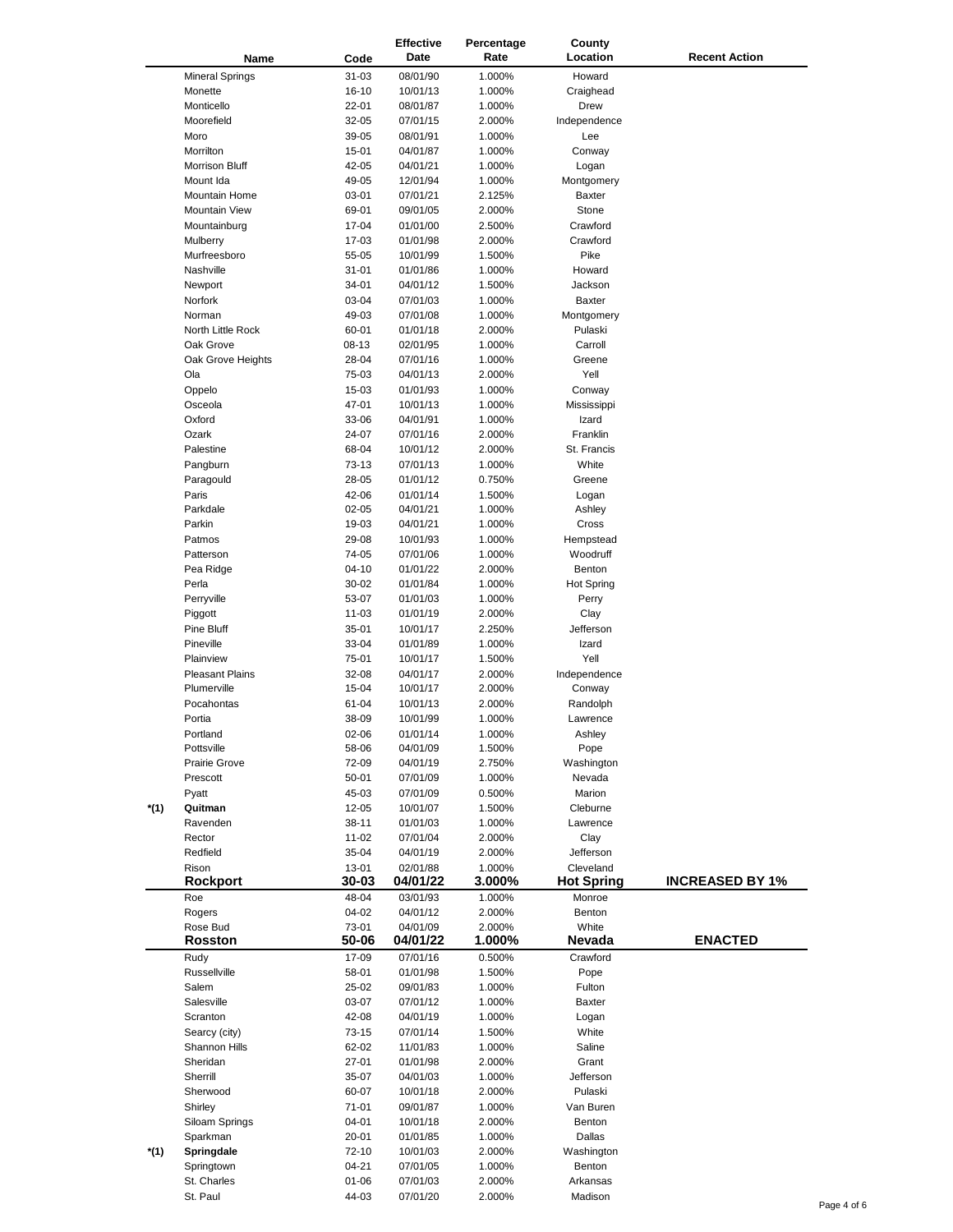|      |                          |           | <b>Effective</b> | Percentage | County              |                      |             |
|------|--------------------------|-----------|------------------|------------|---------------------|----------------------|-------------|
|      | Name                     | Code      | Date             | Rate       | Location            | <b>Recent Action</b> |             |
|      | Stamps                   | 37-02     | 01/01/98         | 1.000%     | Lafayette           |                      |             |
|      | <b>Star City</b>         | 40-01     | 01/01/21         | 1.250%     | Lincoln             |                      |             |
|      | Stephens                 | 52-02     | 11/01/86         | 1.000%     | Ouachita            |                      |             |
|      | Strong                   | 70-08     | 04/01/13         | 1.000%     | Union               |                      |             |
|      |                          |           |                  |            |                     |                      |             |
|      | Stuttgart                | $01 - 01$ | 07/01/14         | 3.000%     | Arkansas            |                      |             |
|      | Subiaco                  | 42-09     | 04/01/21         | 1.000%     | Logan               |                      |             |
|      | <b>Sulphur Springs</b>   | $04 - 12$ | 01/01/85         | 1.000%     | Benton              |                      |             |
|      | Summit                   | 45-04     | 09/01/93         | 1.000%     | Marion              |                      |             |
|      | Sunset                   | $18 - 10$ | 04/01/07         | 3.000%     | Crittenden          |                      |             |
|      | Swifton                  | 34-09     | 04/01/01         | 1.000%     | Jackson             |                      |             |
|      | Taylor                   | 14-04     | 07/01/05         | 2.000%     | Columbia            |                      |             |
| *(2) | Texarkana                | 46-13     | 01/01/08         | 2.500%     | Miller              |                      |             |
|      | Thornton                 | 07-03     | 01/01/96         | 1.000%     | Calhoun             |                      |             |
|      | Tontitown                | $72 - 11$ | 01/01/18         | 2.750%     | Washington          |                      |             |
|      | Trumann                  | 56-05     | 01/01/17         | 2.000%     | Poinsett            |                      |             |
|      | Tuckerman                | 34-02     | 10/01/06         | 1.250%     | Jackson             |                      |             |
|      |                          |           |                  |            |                     |                      |             |
|      | Turrell                  | $18 - 11$ | 04/01/99         | 2.000%     | Crittenden          |                      |             |
|      | Tyronza                  | 56-06     | 10/01/07         | 1.000%     | Poinsett            |                      |             |
|      | Van Buren (city)         | 17-02     | 10/01/19         | 1.500%     | Crawford            |                      |             |
|      | Vandervoort              | 57-05     | 01/01/07         | 1.000%     | Polk                |                      |             |
|      | Vilonia                  | 23-04     | 04/01/20         | 2.750%     | Faulkner            |                      |             |
|      | Viola                    | 25-03     | 01/01/16         | 2.000%     | Fulton              |                      |             |
|      | Wabbaseka                | 35-02     | 04/01/19         | 2.000%     | Jefferson           |                      |             |
|      | Waldenburg               | 56-09     | 04/01/19         | 1.500%     | Poinsett            |                      |             |
|      | Waldron                  | 63-01     | 01/01/17         | 2.000%     | Scott               |                      |             |
|      | <b>Walnut Ridge</b>      | 38-01     | 10/01/18         | 2.000%     | Lawrence            |                      |             |
|      | Ward                     | 43-10     | 04/01/15         | 2.000%     | Lonoke              |                      |             |
|      | Warren                   | 06-03     | 09/01/94         | 1.000%     | <b>Bradley</b>      |                      |             |
|      |                          |           |                  |            |                     |                      |             |
|      | Washington (city)        | 29-10     | 09/01/93         | 1.000%     | Hempstead           |                      |             |
|      | Weiner                   | 56-08     | 04/01/01         | 1.000%     | Poinsett            |                      |             |
|      | <b>West Fork</b>         | $72 - 12$ | 01/01/17         | 3.000%     | Washington          |                      |             |
|      | West Memphis             | 18-02     | 01/01/02         | 1.500%     | Crittenden          |                      |             |
|      | <b>Western Grove</b>     | $51 - 02$ | 10/01/15         | 1.000%     | Newton              |                      |             |
|      | Wheatley                 | 68-03     | 12/01/91         | 1.000%     | St. Francis         |                      |             |
|      | <b>White Hall</b>        | 35-03     | 03/01/85         | 1.000%     | Jefferson           |                      |             |
|      | Wickes                   | 57-07     | 02/01/95         | 1.000%     | Polk                |                      |             |
|      | Widener                  | 68-08     | 04/01/12         | 1.750%     | St. Francis         |                      |             |
|      | Wiederkehr Village       | 24-03     | 01/01/89         | 1.000%     | Franklin            |                      |             |
|      | Wilmot                   | $02 - 07$ | 04/01/19         | 2.000%     | Ashley              |                      |             |
|      | Wilson                   | 47-16     | 10/01/16         | 1.000%     |                     |                      |             |
|      |                          |           |                  |            | Mississippi         |                      |             |
|      | Wilton                   | 41-04     | 01/01/91         | 1.000%     | <b>Little River</b> |                      |             |
|      | Winslow                  | 72-13     | 07/01/20         | 2.000%     | Washington          |                      |             |
|      | Wynne                    | 19-04     | 10/01/11         | 1.000%     | Cross               |                      |             |
|      | Yellville                | 45-05     | 01/01/13         | 2.000%     | Marion              |                      |             |
|      |                          |           |                  |            |                     |                      |             |
|      | - COUNTY LIST -          |           |                  |            |                     |                      |             |
|      | Arkansas County          | $01 - 00$ | 01/01/98         | 1.000%     |                     |                      |             |
|      | <b>Ashley County</b>     | 02-00     | 07/01/10         | 1.500%     |                     |                      |             |
|      |                          |           |                  |            |                     |                      |             |
|      | <b>Baxter County</b>     | 03-00     | 01/01/19         | 1.250%     |                     |                      |             |
|      | <b>Benton County</b>     | 04-00     | 08/01/98         | 1.000%     |                     |                      |             |
|      | <b>Boone County</b>      | 05-00     | 01/01/07         | 1.250%     |                     |                      |             |
|      | <b>Bradley County</b>    | 06-00     | 07/01/09         | 2.000%     |                     |                      |             |
|      | Calhoun County           | 07-00     | 07/01/14         | 2.500%     |                     |                      |             |
|      | Carroll County           | 08-00     | 10/01/00         | 0.500%     |                     |                      |             |
|      | <b>Chicot County</b>     | 09-00     | 04/01/16         | 2.000%     |                     |                      |             |
|      | <b>Clark County</b>      | $10 - 00$ | 10/01/07         | 1.500%     |                     |                      |             |
|      | Clay County              | $11 - 00$ | 04/01/14         | 1.500%     |                     |                      |             |
|      | <b>Cleburne County</b>   | 12-00     | 10/01/07         | 1.625%     |                     |                      |             |
|      | <b>Cleveland County</b>  | 13-00     | 10/01/14         | 3.250%     |                     |                      |             |
|      | Columbia County          | 14-00     | 01/01/99         | 1.500%     |                     |                      |             |
|      | Conway County            | 15-00     | 10/01/00         | 1.750%     |                     |                      |             |
|      | <b>Craighead County</b>  | 16-00     | 01/01/08         | 1.000%     |                     |                      |             |
|      |                          |           |                  |            |                     |                      |             |
|      | <b>Crawford County</b>   | 17-00     | 07/01/21         | 1.250%     |                     |                      |             |
|      | <b>Crittenden County</b> | 18-00     | 01/01/21         | 1.750%     |                     |                      |             |
|      | <b>Cross County</b>      | 19-00     | 10/01/19         | 3.000%     |                     |                      |             |
|      | <b>Dallas County</b>     | 20-00     | 10/01/08         | 2.000%     |                     |                      |             |
|      | Desha County             | 21-00     | 02/01/05         | 1.500%     |                     |                      |             |
|      | Drew County              | 22-00     | 07/01/20         | 2.250%     |                     |                      |             |
|      | <b>Faulkner County</b>   | 23-00     | 04/01/00         | 0.500%     |                     |                      |             |
|      | <b>Franklin County</b>   | 24-00     | 07/01/21         | 2.000%     |                     |                      |             |
|      | <b>Fulton County</b>     | 25-00     | 04/01/19         | 3.000%     |                     |                      |             |
|      |                          |           |                  |            |                     |                      |             |
|      | <b>Garland County</b>    | 26-00     | 07/01/17         | 1.500%     |                     |                      |             |
|      | <b>Grant County</b>      | 27-00     | 04/01/19         | 1.250%     |                     |                      |             |
|      | <b>Greene County</b>     | 28-00     | 07/01/20         | 1.375%     |                     |                      |             |
|      | <b>Hempstead County</b>  | 29-00     | 07/01/20         | 3.000%     |                     |                      |             |
|      | Hot Spring County        | 30-00     | 01/01/09         | 1.500%     |                     |                      | Page 5 of 6 |
|      |                          |           |                  |            |                     |                      |             |